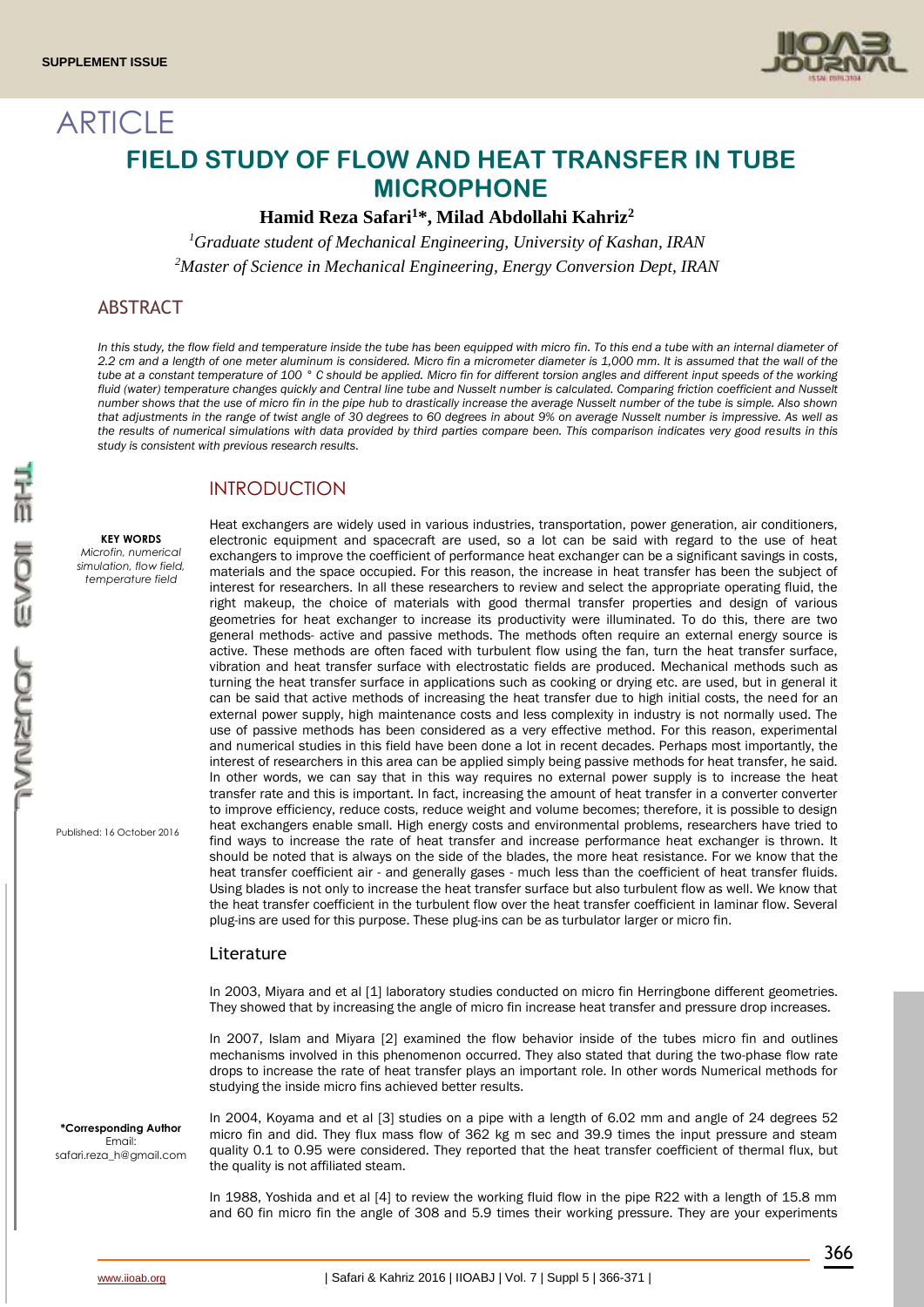

aimed at providing a clear pattern to the inside of the tubes micro fin did. flow pipe into the groove in the longitudinal direction of flow, but by increasing the fluid mass flux at the top of the pipe to flow down. After mass flux of 200 kg per square meter seconds of angular mode varies the flow pattern of a wave mode.

In 1995, Fujii and et al [5] the pattern of fluid flow in the pipe micro fin of R-22 of 9.52 mm and the angle of 188 degrees with 60 micro fin began. They experiment inlet pressure of 4 times to 6.5 times have changed, as well as 110 to 220 Kg.m2/s were considered. They are Sinuous – angular patterns, angular, angular-mist species and behavior for the species reported in May. They ultimately your results with patterns that Scott [6] reported compared. Although the reported differences between the two models showed significant flow into the pipe micro fin.

In 2001, Yashar and et al [7] experimental studies on phase flow boiling and condensation inside the tube also being examined with simple and micro fin treaty. Several years later, in 2003, Newell et al. [9,8] also conducted a similar experiment. They succeeded in that position liquid film thickness on the flow pattern within the tube slots micro fin of the measure. in this case, more uniform distribution of fluid in the pipe micro fin is a simple tube.

In 2002, Pettersen [10] to investigate the flow of carbon dioxide in its saturation temperature of 20 ° C and for the mass flux of 100 to 580 kilograms per square meter flat micro-channel payment within seconds. They reported that in the conditions prevailing pattern of fluid flow and creep model for fluid flow pattern position but high mass and high vapor resolutions of May is observed as well. They reported that in their experiments, the wave pattern not seen in any case.

#### Governing equations

To analyze the flow behavior for all of flow, conservation of mass and momentum equations solved. For compressible flows or flows of heat transfer, energy conservation equations are solved. When turbulent flow should be used for modeling turbulence. The purpose of turbulent flow modeling to determine terms such as Reynolds stresses, turbulent mass flux or using turbulent heat flux linking these values to current values and average gradients especially in the middle.

continuity of conservation of mass equation is written as follows:

$$
\frac{\partial \overline{\rho}}{\partial t} + \frac{\partial}{\partial x_i} (\overline{\rho u_i}) + \frac{\partial}{\partial x_i} (\overline{\rho' u_i'}) = 0
$$
\n(1)

Where ρ is the fluid density and ui is velocity components. Momentum equation is written as follows:

$$
\rho \frac{\partial \overline{V}}{\partial t} + \rho \frac{\partial}{\partial x_i} (\rho \overline{u'_i u'_j}) = \rho g - \nabla \overline{P} + \mu \nabla^2 \overline{V}
$$
\n(2)

Inertia tensor perturbation momentum equation includes an additional term  $\mu_{\mathbf{u}_1}$  that of any current turmoil is not negligible and the main reason is the complexity of turbulent flow analysis. In the above equation P is static presure and ρg is physical force of gravity. Formula (3-2) may be also wrote the following:

$$
\rho \frac{\text{DV}}{\text{Dt}} = \rho g - \nabla \overline{P} + \nabla \tau_{ij} \tag{3}
$$

Relationship stress tensor defined as follows:

$$
\tau_{ij} = \tau_{ij, Laminar} + \tau_{ij, Turbulent} = \left[ \mu \left( \frac{\partial u_i}{\partial x_i} + \frac{\partial u_j}{\partial x_i} \right) \right] - \rho \overline{u'_i u'_j}
$$
\n(4)

Mathematical terms, sentences inertia behave in such a way that the system disturbances, viscous tensions of Newtonian plus an additional stress tensor  $\rho(u_i^{''} u_i^{'})$  vortex which signified the effect of the turmoil on the average flow field.

Because chaos is a flow instability due to shear stresses (velocity gradients) is created, the stronger the shear stress, turbulent flow also will be more intense. Critical shear stress for turbulent flow, yet from a computational perspective is a bit complicated.

The energy equation is written as follows:

$$
\rho C_{\mathbf{p}} \frac{\mathbf{D}\overline{\mathbf{T}}}{\mathbf{D}t} = -\frac{\partial}{\partial x_{i}} \left[ -\mathbf{k} \frac{\partial \overline{\mathbf{T}}}{\partial x_{i}} + \rho C_{\mathbf{p}} \overline{\mathbf{u}_{i}^{'}} \overline{\mathbf{T}}' \right] + \frac{\mu}{2} \overline{\left[ \frac{\partial \overline{\mathbf{u}}_{i}}{\partial x_{i}} + \frac{\partial \mathbf{u}_{i}^{'}}{\partial x_{j}} + \frac{\partial \overline{\mathbf{u}}_{j}}{\partial x_{i}} + \frac{\partial \mathbf{u}_{j}^{'}}{\partial x_{i}} \right]^{2}}
$$
(5)

367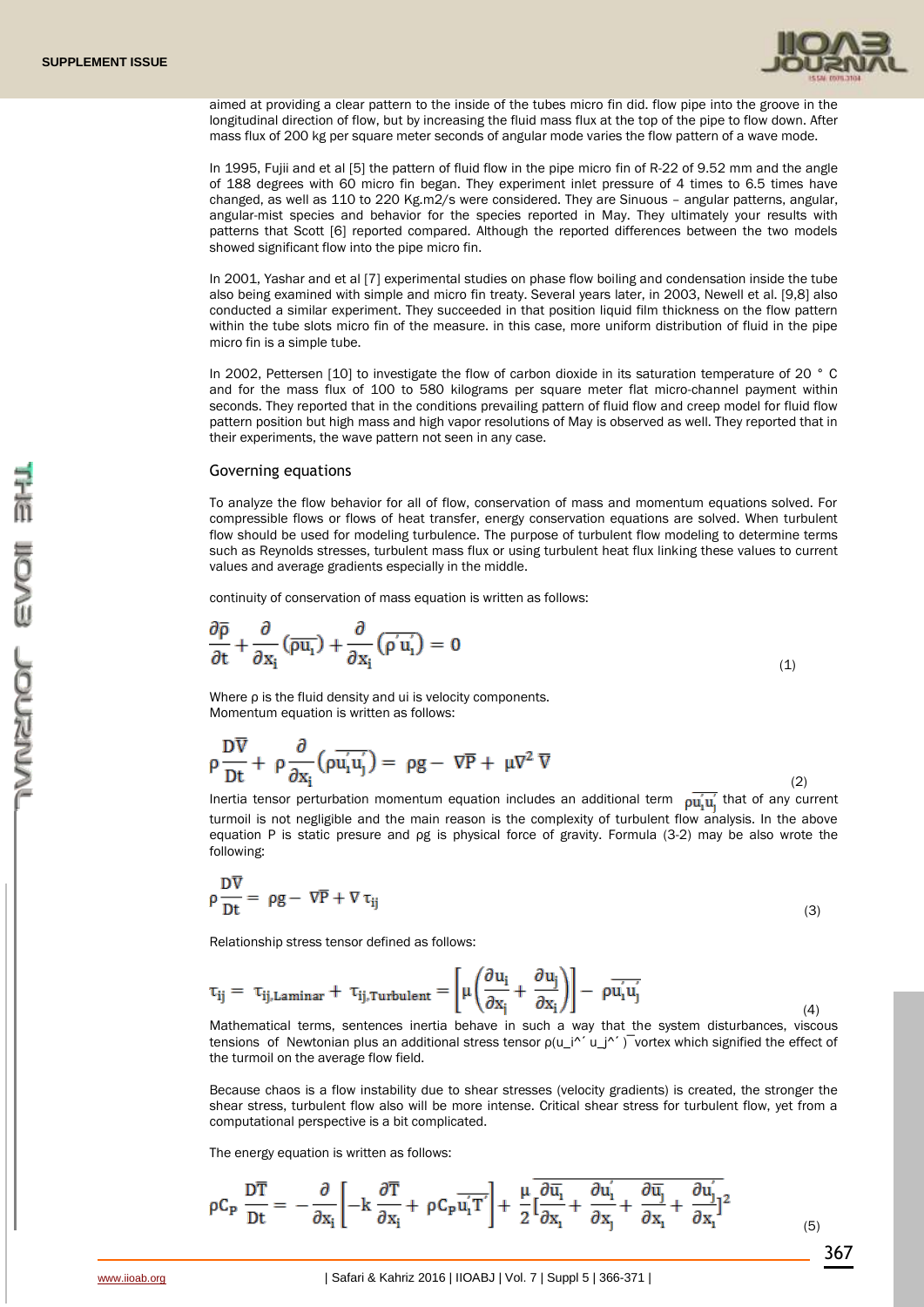

Term  $pC_D u T$  correlation between velocity and temperature fluctuations and entropy in order to represent transmission and turbulent heat flux is called Turbulent Heat Flux.

Equation (1), (3) and (5), commonly called RANS equations.

Dittus and Boelter [11] empirical equation below to calculate the number of heat transfer tubes microfin proposed:

$$
Nu = 0.0034 \, Re^{1.1} \, Pr^{0.4} \qquad 2300 < Re < 19500 \tag{6}
$$

Also in 1976 Ganielinski empirical equation below to calculate the number of heat transfer inside pipes nusselt proposed [11]:

$$
Nu = \frac{\left(\frac{L}{8}\right)(Re - 1000)Pr}{1 + 12.7\left(\frac{L}{8}\right)^{\frac{2}{2}}(pr^{\frac{2}{3}} - 1)} \quad 3000 < Re < 5 \times 10^6, \ 0.5 < Pr < 2000 \tag{7}
$$

F the friction coefficient is high in relation to the Blasius equation for micro fin of the tube is calculated as follows [11]:

$$
f = 0.316 \, Re^{-1/4} \tag{8}
$$

The coefficient of friction on the inside of the tube micro fin can be modified relationship Blasius also be calculated as follows [11]:

$$
f = 0907 \, Re^{-0.286} \tag{9}
$$

#### Numerical Simulation

First micro fin pipe geometry in ANSYS software version 14.5 will be drawn Design Modeler environment. In this simulation study for three different groove angle of 30 °, 45 ° and 60 ° will be examined. The tube length equal to one meter internal diameter of 2.2 cm will consider it. It is assumed that the pipe is made of aluminum. You can view the geometry depicted in [Fig. 1] can be seen.



#### **Fig. 1:** Plotted geometry view in the Design modeler.

……………………………………………………………………………………………………………………………

It is assumed that the working fluid is water and the walls are made of aluminum tubing and the well bore. It also assumes an incompressible fluid flow, and the flow of an incompressible fluid assumed to Pressure based method is used to solve the problem. The issue will be examined in steady state. The effect of gravity, is neglected. Thermo-physical properties of materials also are assumed to be constant with temperature change, not much has changed.

For the first simulation speed of 0.01 meters per second for our input. The entry into the fluid temperature ambient temperature of 300 degrees Kelvin considers. The pressure boundary condition for the output of output. It should be noted that the outlet pipe is discharged to the environment as a result of pressure gauges consider zero output. The last boundary condition that must be set boundary condition wall of the tube. Generally, two different modes can be considered for this boundary condition. The first condition of constant wall temperature condition and the second condition is a constant heat flux. The study examined the issue is fixed to the wall temperature. For constant wall temperature boundary condition, the wall temperature of 373 K to consider.

Simple algorithm will be used for problem solving.

## RESULTS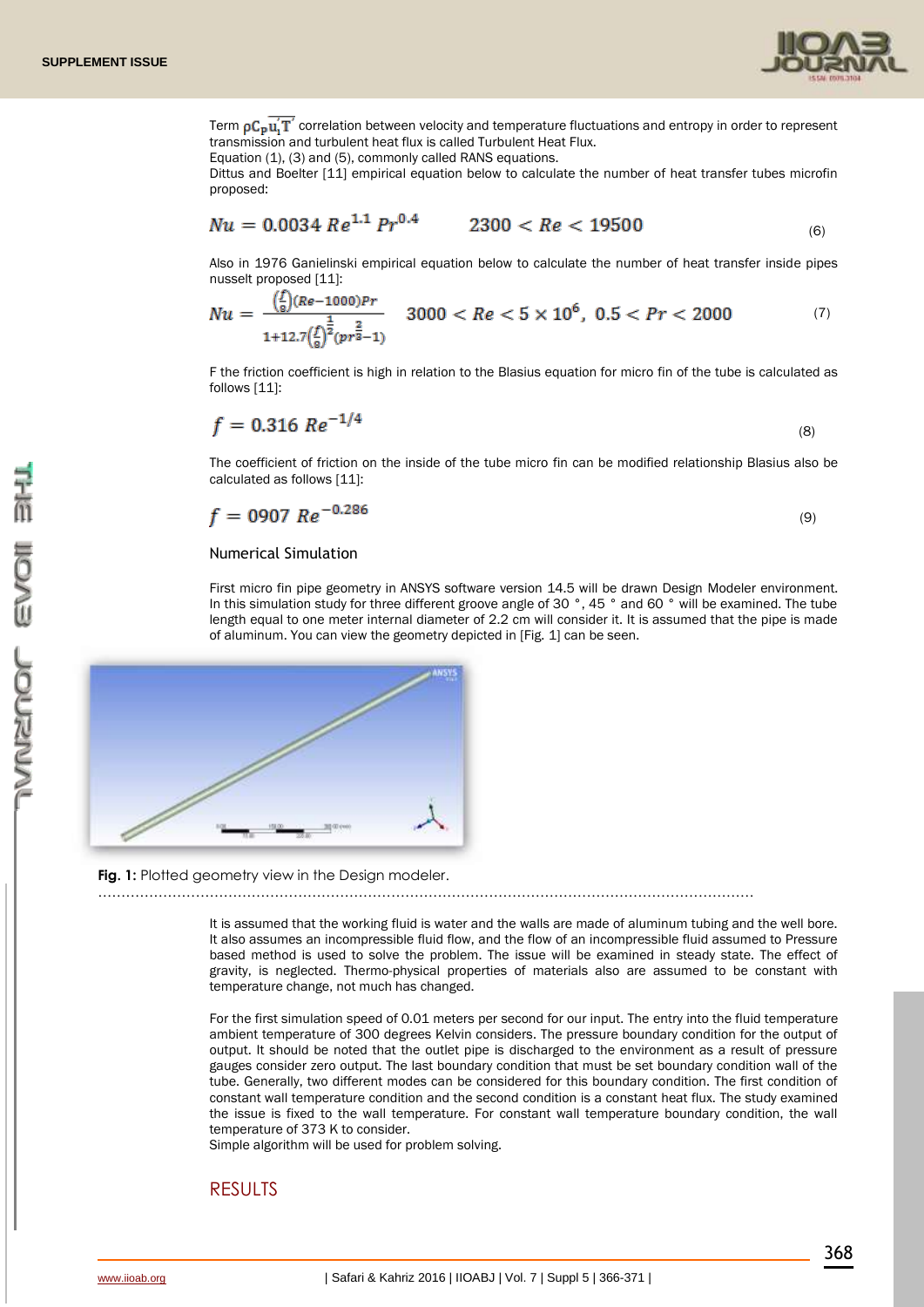





Fig. 3: Change the temperature in the center of the pipe line for micro fin tube with a twisting angle of 60 degrees and a speed of 0.5 meters per second input.

……………………………………………………………………………………………………………………………

The numerical and experimental heat transfer rate and friction coefficient for different input speeds, in [Table 1] below.

Table 1: Comparison of experimental and numerical coefficient of friction and heat transfer obtained for different Reynolds numbers for microfin twisting angle 60

| V(m/s)         | Re    | f(Calc)  | f(CFD)   | %diff      | Nu(calc) | Nu(CFD)  | %diff       |
|----------------|-------|----------|----------|------------|----------|----------|-------------|
|                |       |          |          |            |          |          |             |
| 0.1            | 2734  | 0.0943   | 0.117369 | $-24.463$  | 28.57    | 33.62689 | $-17.7$     |
| 0.2            | 5468  | 0.077373 | 0.089032 | $-15.069$  | 64.97767 | 74.13303 | $-14.09$    |
| 0.3            | 8202  | 0.068901 | 0.077891 | $-13.048$  | 97.22466 | 112.907  | $-16.13$    |
| 0.4            | 10936 | 0.063459 | 0.070958 | $-11.817$  | 127.1792 | 147.6935 | $-16.1302$  |
| 0.5            | 13670 | 0.059536 | 0.065248 | $-9.59459$ | 155.5762 | 181.1325 | $-16.42687$ |
| 0.6            | 16404 | 0.056511 | 0.060874 | $-7.72069$ | 182.8069 | 212.7008 | $-16.35276$ |
| 0.7            | 19138 | 0.054074 | 0.057933 | $-7.13758$ | 209.1122 | 243.0705 | $-16.23925$ |
| 0.8            | 21872 | 0.052047 | 0.055248 | $-6.14867$ | 234.6548 | 273.207  | $-16.42931$ |
| 0.9            | 24606 | 0.050323 | 0.053139 | $-5.59496$ | 259.5513 | 303.1888 | $-16.8127$  |
| $\overline{1}$ | 27340 | 0.04883  | 0.0512   | $-4.85437$ | 283.8888 | 332.689  | $-17.1899$  |
| 1.1            | 30074 | 0.047517 | 0.049612 | $-4.41$    | 307.7353 | 349.4027 | $-13.54$    |
| 1.2            | 32808 | 0.046349 | 0.048249 | $-4.1$     | 331.1446 | 382.5383 | $-15.52$    |
| 1.3            | 35542 | 0.0453   | 0.047044 | $-3.85$    | 354.1607 | 402.1849 | $-13.56$    |
| 1.4            | 38276 | 0.04435  | 0.045929 | $-3.56$    | 376.82   | 438.0533 | $-16.25$    |
| 1.5            | 41010 | 0.043483 | 0.044809 | $-3.05$    | 399.1531 | 460.1437 | $-15.28$    |

**Table 2:** Comparison of average Nusselt number and friction factor for Mykrvfyn with a twist angle of 30 ° and 60 °

| V(m/s) | Re    | f(CFD-<br>30) | $f(CFD-60)$ | Nu(CFD-<br>30) | <b>Nu(CFD-60)</b> |
|--------|-------|---------------|-------------|----------------|-------------------|
| 0.1    | 2734  | 0.12709       | 0.117369    | 36.73421       | 33.62689          |
| 0.2    | 5468  | 0.096606      | 0.089032    | 81.24382       | 74.13303          |
| 0.3    | 8202  | 0.084143      | 0.077891    | 123.476        | 112.907           |
| 0.4    | 10936 | 0.076535      | 0.070958    | 161.5805       | 147.6935          |
| 0.5    | 13670 | 0.072652      | 0.065248    | 198.5089       | 181.1325          |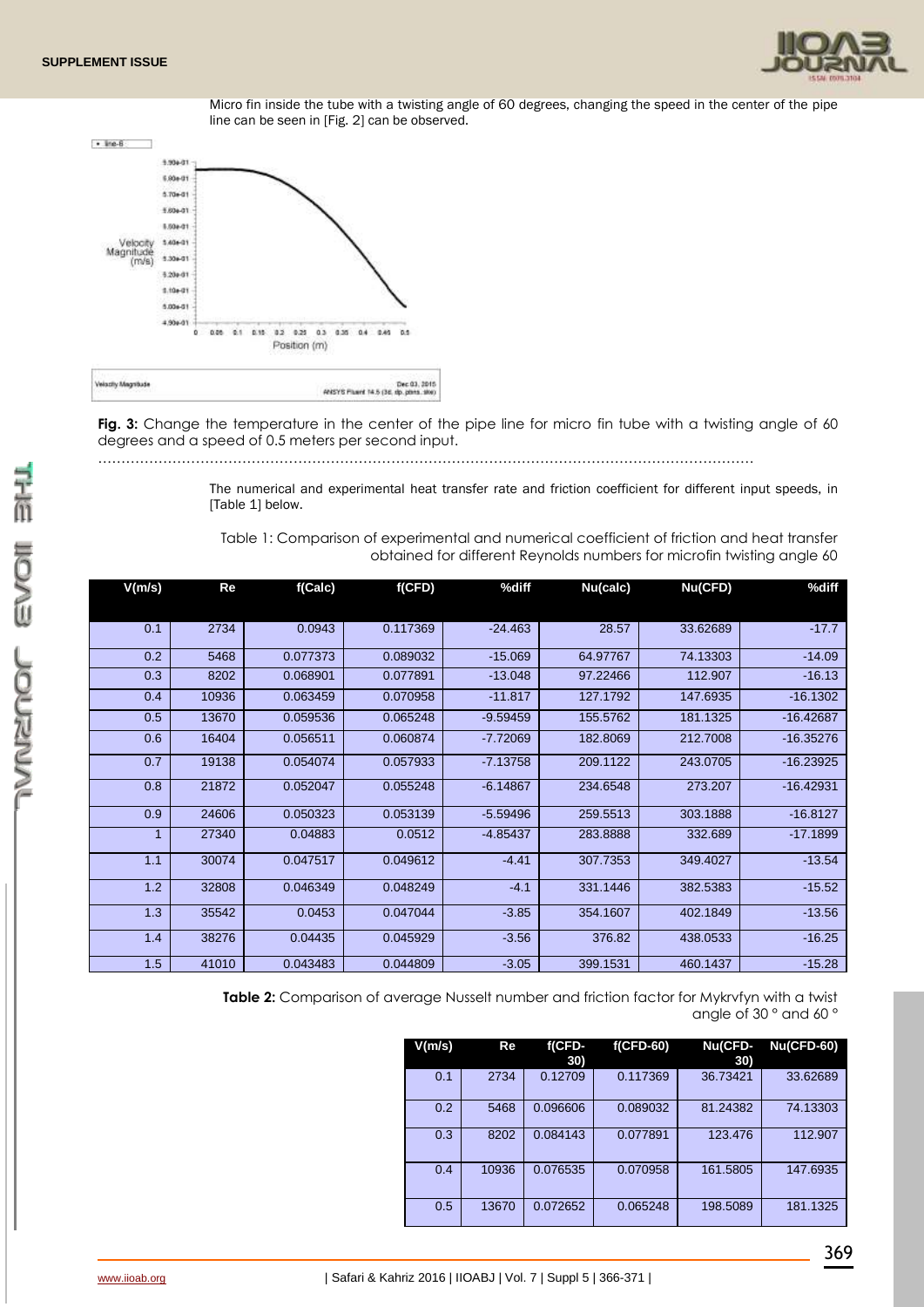

| 0.6 | 16404 | 0.064916 | 0.060874 | 232.9682 | 212,7008 |
|-----|-------|----------|----------|----------|----------|
| 0.7 | 19138 | 0.063732 | 0.057933 | 266.6545 | 243.0705 |
| 0.8 | 21872 | 0.057824 | 0.055248 | 299.4654 | 273.207  |
| 0.9 | 24606 | 0.05754  | 0.053139 | 332,3069 | 303.1888 |
| 1   | 27340 | 0.055841 | 0.0512   | 364.4208 | 332.689  |
| 1.1 | 30074 | 0.053521 | 0.049612 | 382.3286 | 349.4027 |
| 1.2 | 32808 | 0.052145 | 0.048249 | 419.2247 | 382.5383 |
| 1.3 | 35542 | 0.05194  | 0.047044 | 440.7452 | 402.1849 |
| 1.4 | 38276 | 0.049533 | 0.045929 | 479.2347 | 438.0533 |
| 1.5 | 41010 | 0.048621 | 0.044809 | 504.3321 | 460.1437 |

## **CONCLUSION**

Micro fin tube of the Nusselt number and friction coefficient is more than a simple tube, as well as in all cases with increasing speed, and thus increasing the Reynolds number, heat transfer coefficient and the average Nusselt number increases if the coefficient of friction is reduced. Micro fin pipes of general change in the angle of torsion micro fin very noticeable effect on the average heat transfer coefficient of friction and is also generally much lower torsion angle (step greatly reduced micro fin) to slightly heat transfer and the coefficient of friction increases. The answer is especially for micro fin torsional angle of 30 degrees as well. In empirical relations for pipes microfin angle of torsion and micro fin step in relations can not be seen. Perhaps the reason for this is because of the influence negligible.

Below in [Fig. 4] heat transfer values obtained from numerical simulations with experimental data obtained in previous research and empirical correlations were compared.



**Fig. 4:** A comparison of the Nusselt number of numerical simulations with experimental values.

……………………………………………………………………………………………………………………………

As the [Fig. 4] shows the Nusselt number obtained from numerical simulations with experimental data in this study, earlier research has a very good match. Nusselt numbers in this study is calculated for Reynolds numbers about 45,000.

Also keep in [Fig. 5] friction coefficient values obtained from numerical simulations with experimental data obtained in previous research and empirical equations were compared.